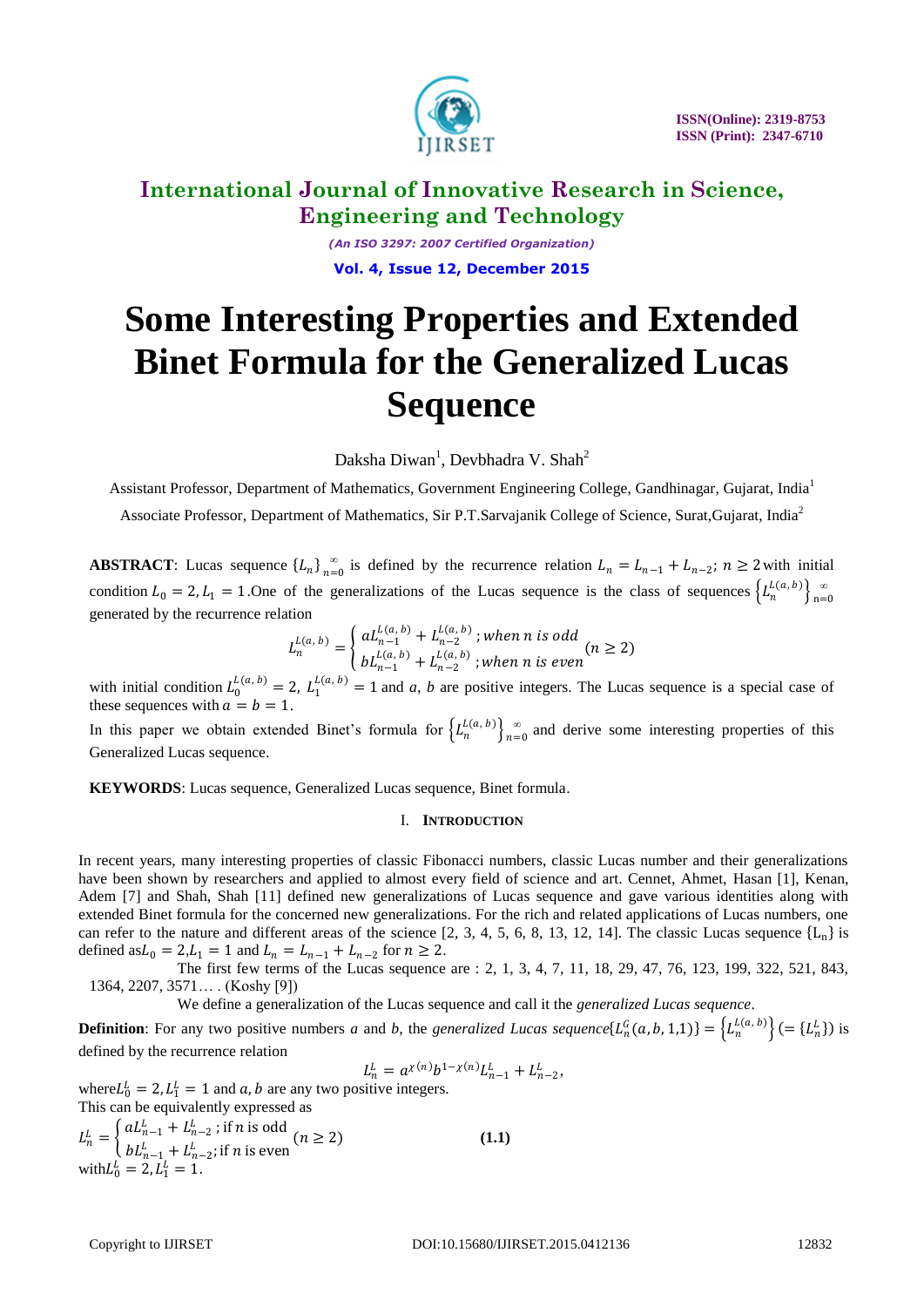

*(An ISO 3297: 2007 Certified Organization)*

#### **Vol. 4, Issue 12, December 2015**

The Lucas sequence is a special case of these sequences with  $a = b = 1$ . In this paper we derive extended Binet's formula for  $\left\{L_n^{L(a, b)}\right\}_{n=1}^\infty$  $\sum_{n=0}^{\infty}$  and some of its interesting properties.

### $\textbf{II}.\textbf{EXT}$ ended binet's formula for  $\left\{L^{L(a,\ b)}_n\right\}$

We first note down two results which will be useful for further manipulations.

Lemma 2.1: 
$$
L_{2n+5}^L - (ab + 2)L_{2n+3}^L + L_{2n+1}^L = 0.
$$

*Proof*: By using definition (1.1), we get  $L_{2n+5}^L - (ab+2)L_{2n+3}^L + L_{2n+1}^L$  $=(ab+1)L_{2n+3}^L + aL_{2n+2}^L - (ab+2)L_{2n+3}^L + L_{2n+1}^L$  $= (aL_{2n+2}^L + L_{2n+1}^L) - L_{2n+3}^L = 0.$ 

We now obtain the value of the following series related with  $L_n^L$ .

**Lemma 2.2:** 
$$
\sum_{i=1}^{\infty} L_{2i-1}^{b} x^{2i-1} = \frac{x + (2a-1)x^3}{x^4 - (ab+2)x^2 + 1}.
$$

*Proof*: Let  $l(x) = \sum_{i=1}^{\infty} L_{2i-1}^{L} x^{2i-1} = L_{1}^{L} x + L_{3}^{L} x^{3} + L_{5}^{L} x^{5} + \cdots$ .  $\therefore x^4 l(x) = L_1^L x^5 + L_3^L x^7 + L_5^L x^9 + \cdots$ and  $(ab + 2)x^{2}l(x) = L_{1}^{L}x^{5} + L_{3}^{L}x^{7} + L_{5}^{L}x^{9} + \cdots$ Using lemma 2.1, we get  $(x^4 - (ab + 2)x^2 + 1)l(x) = x + (2a - 1)x^3$ .

This gives  $l(x) = \sum_{i=1}^{\infty} L_{2i-1}^{L} x^{2i-1} = \frac{x + (2a-1)x^3}{x^4 - (ab+2)x^2}$  $\frac{x+(2a-1)x}{x^4-(ab+2)x^2+1}$ . We next derive the generating function for  $\{L_n^L\}$ .

**Lemma 2.3:** The generating function for  $\{L_n^L\}$  is given by  $L(x) = \frac{(2a-1)x^3 - (2ab+2-b)x^2 + x + 2}{(2a-1)x^2 + 1}$  $\frac{x^4 - (2ab + 2 - b)x + x + 2}{x^4 - (ab + 2)x^2 + 1}$ .

*Proof*: Define  $(x) = \sum_{i=0}^{\infty} L_i^L x^i = L_0^L + L_1^L x + L_2^L x^2 + L_3^L x^3 + \cdots$ . Then after the rearrangement of terms, we get  $(1 - ax - x^2)L(x) = 2 + (1 - 2a)x + (b - a)x(\sum_{i=1}^{\infty} L_{2i-1}^L x^{2i-1}).$ 

Using Lemma 2.2 and on simplification we get the generating function for  $\left\{L_n^{L(a, b)}\right\}$  as

$$
L(x) = \frac{2 + (1 - 2a)x}{(1 - ax - x^2)} + \frac{(b - a)x}{(1 - ax - x^2)} \left\{ \frac{x + (2a - 1)x^3}{x^4 - (ab + 2)x^2 + 1} \right\}
$$
  
= 
$$
\frac{((2a - 1)x^3 - (2ab + 2 - b)x^2 + x + 2)(1 - ax - x^2)}{(1 - ax - x^2)(x^4 - (ab + 2)x^2 + 1)}
$$

 $=\frac{((2a-1)x^3-(2ab+2-b)x^2+x+2)}{((a^4-(ab+2))x^2+1)}$  $\frac{(x^4 - (ab+2)x^2 + 1)}{(x^4 - (ab+2)x^2 + 1)}$ .

We are now all set to derive the extended Binet's formula for  $L_n^{\mathsf{L}(a, b)}$ . **Theorem 2.4:**  $L_n^L = \frac{1}{(1 - k)^{n/2}}$  $\frac{1}{(ab)^{n/2}}\bigg|_{bX(n)} \left(\frac{\gamma\alpha^n-\delta\beta^n}{\alpha-\beta}\right)$  $\frac{-\omega p}{\alpha-\beta}$ , where  $\gamma = (b - 2ab + 2\alpha)$ ,  $\delta = (b - 2ab + 2\beta) \text{ and } \alpha = \frac{ab + \sqrt{a^2b^2 + 4ab}}{2}$  $\frac{a_2b^2+4ab}{2}$ ,  $\beta = \frac{ab-\sqrt{a^2b^2+4ab}}{2}$  $\frac{x^2 - abx - ab}{2}$  be the roots of equation  $x^2 - abx - ab = 0$ .

*Proof*: By lemma 2.3, we have  $L(x) = \frac{((2a-1)x^3 - (2ab+2-b)x^2 + x + 2)}{(a^4 - (ab+2)x^2 + 1)}$  $\frac{(x^4 - (ab + 2)x^2 + 1)}{(x^4 - (ab + 2)x^2 + 1)}$ If we write  $L(x) = \frac{((2a-1)x^3 - (2ab+2-b)x^2 + x + 2)}{x^4 - (2ab+2)y^2 + 1}$  $\frac{x^3 - (2ab + 2 - b)x^2 + x + 2)}{x^4 - (ab + 2)x^2 + 1} = \frac{(Ax + B)}{x^2 - (a + 1)}$  $\frac{(Ax+B)}{x^2-(a+1)} + \frac{(Cx+D)}{x^2-(\beta+1)}$  $\frac{(c \lambda + D)}{x^2 - (\beta + 1)}$ , then by using the method of partial fractions, we get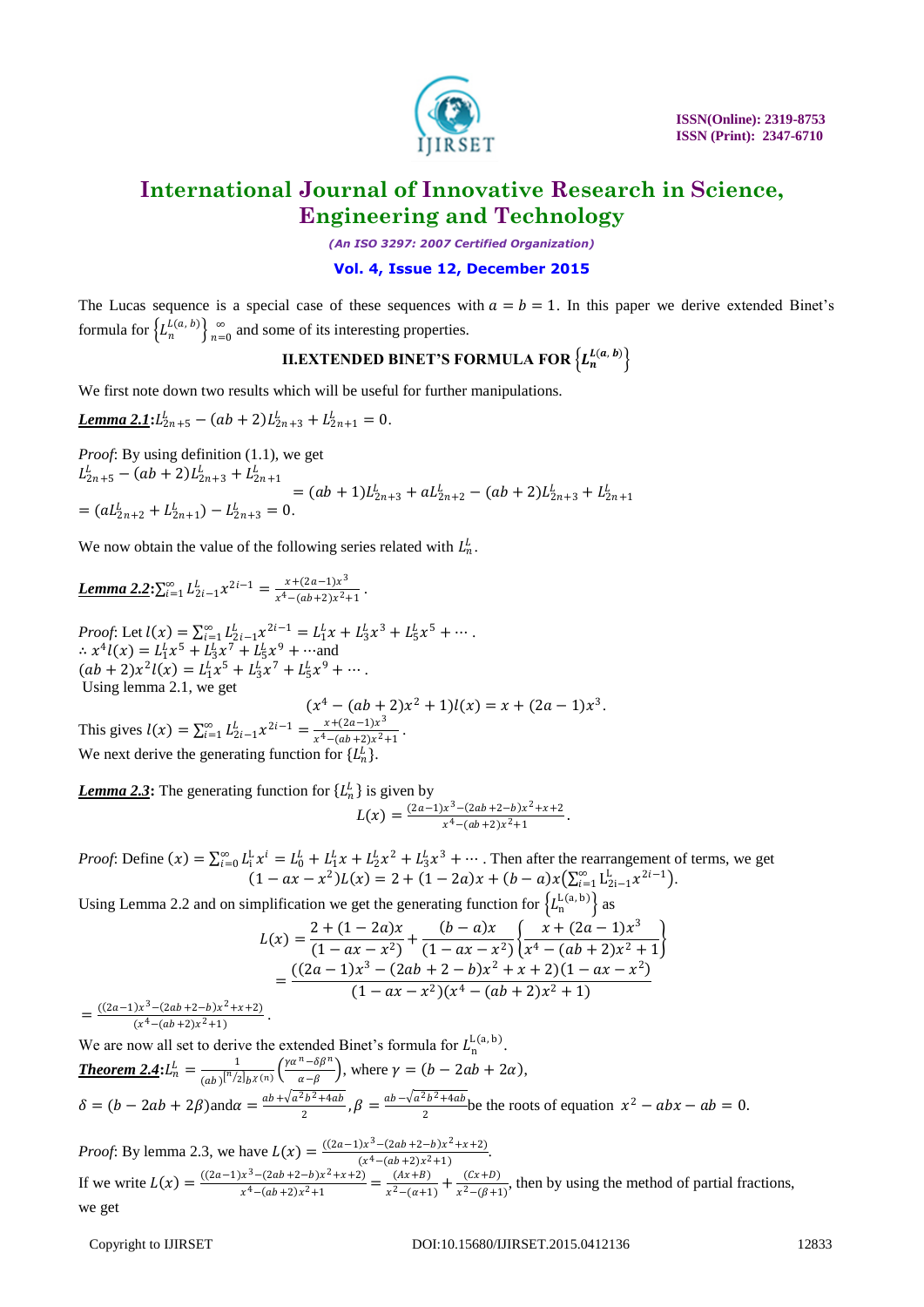

*(An ISO 3297: 2007 Certified Organization)*

#### **Vol. 4, Issue 12, December 2015**

$$
L(x) = \frac{1}{(\alpha - \beta)} \Big[ \Big\{ \frac{((2a - 1)(\alpha + 1) + 1)x + 2 - ((\alpha + 1)(2ab + 2 - b))}{x^2 - (\alpha + 1)} \Big\} - \Big\{ \frac{1 + (2a - 1)(\beta + 1)x + 2 - (2ab + 2 - b)(\beta + 1)}{x^2 - (\beta + 1)} \Big\} \Big].
$$
  
Then by using Maclaurin's expansion [10] of  $\frac{P - Qx}{x^2 - R}$  as  

$$
\frac{P - Qx}{x^2 - R} = \sum_{n=0}^{\infty} QR^{-n-1} x^{2n+1} - \sum_{n=0}^{\infty} PR^{-n-1} x^{2n},
$$

we get

$$
\frac{2 - (\alpha + 1)(2ab + 2 - b) - ((1 - 2a)(\alpha + 1) - 1)x}{x^2 - (\alpha + 1)} \\
= \left[ \sum_{n=0}^{\infty} \frac{(1 - 2a)(\alpha + 1) - 1}{(\alpha + 1)^{n+1}} x^{2n+1} - \sum_{n=0}^{\infty} \frac{2 - (\alpha + 1)(2ab + 2 - b)}{(\alpha + 1)^{n+1}} x^{2n} \right]
$$

and

 $+\frac{1}{1}$ 

$$
\frac{-2 + (\beta + 1)(2ab + 2 - b) - ((2a - 1)(\beta + 1) + 1)x}{x^2 - (\beta + 1)}
$$
  
= 
$$
\left[\sum_{n=0}^{\infty} \frac{(2a-1)(\beta+1)+1}{(\beta+1)^{n+1}} x^{2n+1} - \sum_{n=0}^{\infty} \frac{-(2-(\beta+1)(2ab+2-b))}{(\beta+1)^{n+1}} x^{2n}\right].
$$
  
Thus,

$$
L(x) = \frac{1}{(\alpha - \beta)} \left\{ \sum_{n=0}^{\infty} \left( \frac{(1 - 2a)(\alpha + 1) - 1}{(\alpha + 1)^{n+1}} - \frac{(1 - 2a)(\beta + 1) - 1}{(\beta + 1)^{n+1}} \right) x^{2n+1} \right\}
$$

$$
\frac{1}{(\alpha - \beta)} \sum_{n=0}^{\infty} \left\{ \left( \frac{2 - (\beta + 1)(2ab + 2 - b)}{(\beta + 1)^{n+1}} - \frac{2 - (\alpha + 1)(2ab + 2 - b)}{(\alpha + 1)^{n+1}} \right) \right\} x^{2n}.
$$

Now using  $\frac{\alpha^2}{4}$  $rac{\alpha^2}{ab} = \alpha + 1$  and  $rac{\beta^2}{ab}$  $\frac{\rho}{ab} = \beta + 1$  we get

$$
L(x) = \frac{1}{(\alpha - \beta)} \left\{ \sum_{n=0}^{\infty} \left[ (1 - 2a) \left( \frac{\alpha \left(\frac{\beta^2}{ab}\right)^{n+1} - \beta \left(\frac{\alpha^2}{ab}\right)^{n+1}}{\left(\frac{\alpha^2}{ab}\right)^{n+1}} \right) \right]_{x^{2n+1}} \right\}
$$

$$
= 2a \left( \frac{\left(\frac{\beta^2}{ab}\right)^{n+1} - \left(\frac{\alpha^2}{ab}\right)^{n+1}}{\left(\frac{\alpha^2}{ab}\right)^{n+1}} \right)_{x^{2n+1}} \right\}
$$

$$
+ \frac{1}{(\alpha - \beta)} \left\{ \sum_{n=0}^{\infty} \left[ (b - 2ab - 2) \left( \frac{\left(\frac{\beta^2}{ab}\right) \left(\frac{\alpha^2}{ab}\right)^{n+1} - \left(\frac{\alpha^2}{ab}\right) \left(\frac{\beta^2}{ab}\right)^{n+1}}{\left(\frac{\beta^2}{ab}\right)^{n+1}} \right]_{x^{2n}} \right\}
$$

$$
+ 2 \left( \frac{\left(\frac{\alpha^2}{ab}\right)^{n+1} - \left(\frac{\alpha^2}{ab}\right)^{n+1}}{\left(\frac{\beta^2}{ab}\right)^{n+1}} \right\}
$$

$$
+ 2 \left( \frac{\left(\frac{\alpha^2}{ab}\right)^{n+1} - \left(\frac{\beta^2}{ab}\right)^{n+1}}{\left(\frac{\beta^2}{ab}\right)^{n+1}} \right)
$$

$$
x^{2n} \right\}
$$

$$
=\frac{1}{(\alpha-\beta)}\left\{\sum_{n=0}^{\infty}\left[\frac{(1-2a)(ab)^{n+1}\alpha\beta\left(\beta^{2n+1}-\alpha^{2n+1}\right)}{(\alpha\beta)\alpha^{2n+1}\beta^{2n+1}}\right]x^{2n+1}\right\}+\frac{1}{(\alpha-\beta)}\left\{\sum_{n=0}^{\infty}\left[\frac{(b-2ab-2)\frac{(ab)^{n}(\alpha\beta)^{2}(\alpha^{2n}-\beta^{2n})}{(\alpha\beta)^{2\alpha^{2n}}\beta^{2n}}}{(a\beta)^{2n+2}}\right]x^{2n}\right\}.
$$
  
Using  $\alpha\beta=-ab$ , we get

Using  $\alpha\beta = -ab$ , we get

$$
L(x) = \frac{1}{(\alpha - \beta)} \left\{ \sum_{n=0}^{\infty} \left( \frac{(1 - 2a)(ab)^{n+1} (\beta^{2n+1} - \alpha^{2n+1})}{(-ab)^{2n+1}} + 2a \frac{(\alpha^{2n+2} - \beta^{2n+2})}{(ab)^{n+1}} \right) x^{2n+1} \right\}
$$

$$
+ \frac{1}{(\alpha - \beta)} \left\{ \sum_{n=0}^{\infty} \left( (b - 2ab - 2) \frac{(\alpha^{2n} - \beta^{2n})}{(ab)^n} + 2 \frac{(\alpha^{2n+2} - \beta^{2n+2})}{(ab)^{n+1}} \right) x^{2n} \right\}
$$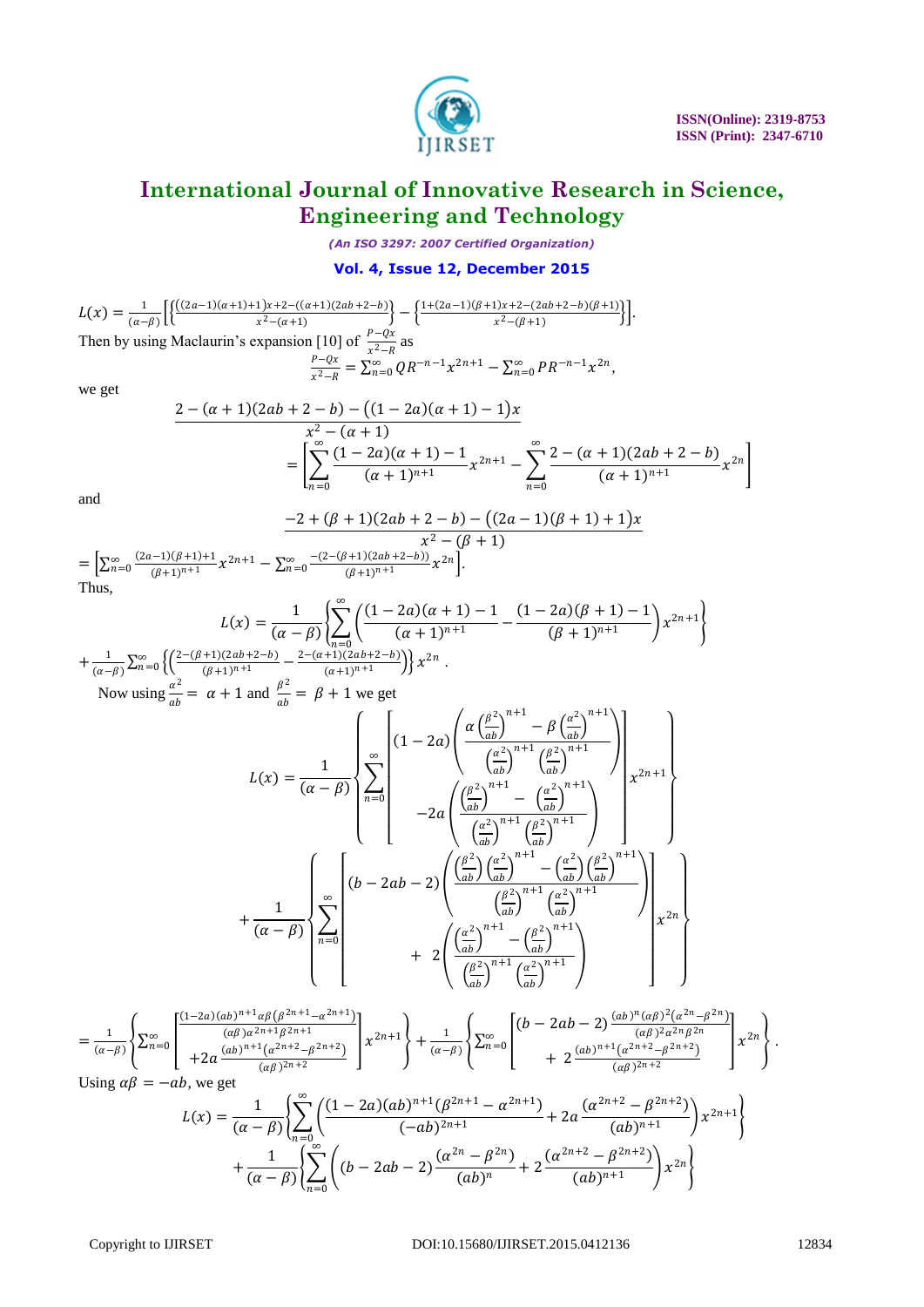

*(An ISO 3297: 2007 Certified Organization)*

#### **Vol. 4, Issue 12, December 2015**

$$
= \frac{1}{(\alpha - \beta)} \left\{ \sum_{n=0}^{\infty} \frac{x^{2n+1}}{b(ab)^n} \{ (b - 2ab + 2\alpha) \alpha^{2n+1} - (b - 2ab + 2\beta) \beta^{2n+1} \} \right\}
$$
  
+ 
$$
\frac{1}{(\alpha - \beta)} \left\{ \sum_{n=0}^{\infty} \frac{x^{2n}}{(ab)^n} \left[ \left( (b - 2ab - 2) + 2 \left( \frac{\alpha^2}{ab} \right) \right) \alpha^{2n} - \left( (b - 2ab - 2) + 2 \left( \frac{\beta^2}{ab} \right) \right) \beta^{2n} \right] \} \right\}
$$

Using  $\frac{\alpha^2}{4}$  $rac{\alpha^2}{ab} = \alpha + 1$  and  $rac{\beta^2}{ab}$  $\frac{\rho}{ab} = \beta + 1$ we get

$$
L(x) = \frac{1}{(\alpha - \beta)} \left\{ \sum_{n=0}^{\infty} \frac{x^{2n+1}}{b(ab)^n} \left[ (b - 2ab + 2\alpha) \alpha^{2n+1} - (b - 2ab + 2\beta) \beta^{2n+1} \right] \right\} + \frac{1}{(\alpha - \beta)} \left\{ \sum_{n=0}^{\infty} \frac{x^{2n}}{(ab)^n} \left[ \left( (b - 2ab - 2) + 2(\alpha + 1) \right) \alpha^{2n} \right] \right\} = \frac{1}{(\alpha - \beta)} \left\{ \sum_{n=0}^{\infty} \frac{x^{2n+1}}{b(ab)^n} \left[ (b - 2ab + 2\alpha) \alpha^{2n+1} - (b - 2ab + 2\beta) \beta^{2n+1} \right] \right\} + \frac{1}{(\alpha - \beta)} \left\{ \sum_{n=0}^{\infty} \frac{x^{2n+1}}{b(ab)^n} \left[ (b - 2ab + 2\alpha) \alpha^{2n+1} - (b - 2ab + 2\beta) \beta^{2n+1} \right] \right\} + \frac{1}{(\alpha - \beta)} \left\{ \sum_{n=0}^{\infty} \frac{x^{2n}}{(ab)^n} \left[ (b - 2ab + 2\alpha) \alpha^{2n} - (b - 2ab + 2\beta) \beta^{2n} \right] \right\}.
$$
  
Thus if we write  $\gamma = (b - 2ab + 2\alpha)$  and  $\delta = (b - 2ab + 2\beta)$ , then  

$$
L(x) = \sum_{n=0}^{\infty} \frac{1}{(ab)^n/2} \frac{\left( \frac{\alpha^n - \delta \beta^n}{\alpha - \beta} \right)}{x^n} x^n.
$$

Hence the required extended Binet formula is

$$
L_n^L = \frac{1}{(ab)^{n/2}b^{\chi(n)}}\Big(\frac{\gamma\alpha^n-\delta\beta^n}{\alpha-\beta}\Big)
$$

where  $y = (b - 2ab + 2\alpha)$ ,  $\delta = (b - 2ab + 2\beta)$ .

#### **III.SOME INTERESTING PROPERTIES OF**  $L_n^L$

Here we derive some interesting properties for  $L_n^L$  from its extended Binet formula. We first find expressions which characterizes  $L_n^L$  in terms of  $L_{n-1}^L$  and powers of  $\alpha$ or  $\beta$ .

**Theorem 3.1:** 
$$
L_n^L = \frac{\alpha}{a^{1-\chi(n)}b^{\chi(n)}} L_{n-1}^L + \frac{\beta^{n-1}}{(ab)^{[n/2]}a^{1-\chi(n)}}
$$
;  $n \ge 2$ .

*Proof:* By theorem 2.4 we have  $L_n^L = C(\gamma \alpha^n - \delta \beta^n)$ , where  $C = \frac{1}{\sqrt{N(n)(1-\frac{1}{2})}}$  $\frac{1}{b^{\chi(n)}(ab)^{\lfloor n/2 \rfloor}(a-\beta)}, \gamma = (b-2ab+2\alpha), \delta = (b-2ab+2\beta).$ Now consider the cases  $n = 2k$  and  $n = 2k + 1$ .  $\therefore L_{2k}^L = \frac{1}{\sqrt{2k}}$  $\frac{1}{(ab)^{2k/2}} \left(\frac{\gamma \alpha^{2k} - \delta \beta^{2k}}{\alpha - \beta}\right)$  $\frac{1}{\alpha - \beta}^{\alpha - \delta \beta^{2k}}$  =  $\frac{1}{(ab)}$  $\frac{1}{(ab)^k} \left( \frac{\gamma \alpha^{2k} - \delta \beta^{2k}}{\alpha - \beta} \right)$  $\left( \frac{1}{\alpha - \beta} \right)$  and  $L_{2k+1}^L = \frac{1}{b(a)}$  $\frac{1}{b(ab)^k} \left( \frac{\gamma \alpha^{2k+1} - \delta \beta^{2k+1}}{\alpha - \beta} \right)$  $\frac{-\sigma \rho}{\alpha - \beta}$ ).  $\therefore bL_{2k+1}^L - \alpha L_{2k}^L = \frac{1}{(ab)^k}$  $\frac{1}{(ab)^k(\alpha-\beta)}(\gamma\alpha^{2k+1}-\delta\beta^{2k+1}-\gamma\alpha^{2k+1}+\delta\beta^{2k})=\frac{\delta\beta^{2k}(\alpha-\beta)}{(ab)^k(\alpha-\beta)}$  $\frac{\partial P}{(ab)^k(a-\beta)}$ .  $\therefore L_{2k+1}^L - \frac{\alpha}{h}$  $\frac{\alpha}{b} L_{2k}^L = \frac{\delta \beta^{2k}}{b(ab)}$  $\frac{\partial p}{b(ab)^k}$ . Thus  $L_{2k+1}^L = \frac{a}{b}$  $\frac{\alpha}{b}L_{2k}^L+\frac{\delta\beta^{2k}}{b(ab)}$  $\frac{\partial p}{b(ab)^k}$  (3.1) Again considering  $n = 2k + 1$  and  $n = 2k + 2$  in theorem 2.4, we get  $L_{2k+1}^L = \frac{1}{2}$  $\frac{1}{b(ab)}\left[\frac{2k+1}{2}\right]\left(\frac{\gamma\alpha^{2k+1}-\delta\beta^{2k+1}}{\alpha-\beta}\right]$  $\frac{1-\delta\beta^{2k+1}}{\alpha-\beta}\bigg)=\frac{1}{b(\alpha k)}$  $\frac{1}{b(ab)^k} \left( \frac{\gamma \alpha^{2k+1} - \delta \beta^{2k+1}}{\alpha - \beta} \right)$  $\left(\frac{1-\delta\beta^{2k+1}}{\alpha-\beta}\right)$  and  $L_{2k+2}^L = \frac{1}{(ab)}$  $\frac{1}{(ab)^{k+1}}\left(\frac{\gamma\alpha^{2k+2}-\delta\beta^{2k+2}}{\alpha-\beta}\right)$  $\frac{-\sigma \rho}{\alpha - \beta}$ ).

Using these two results, we get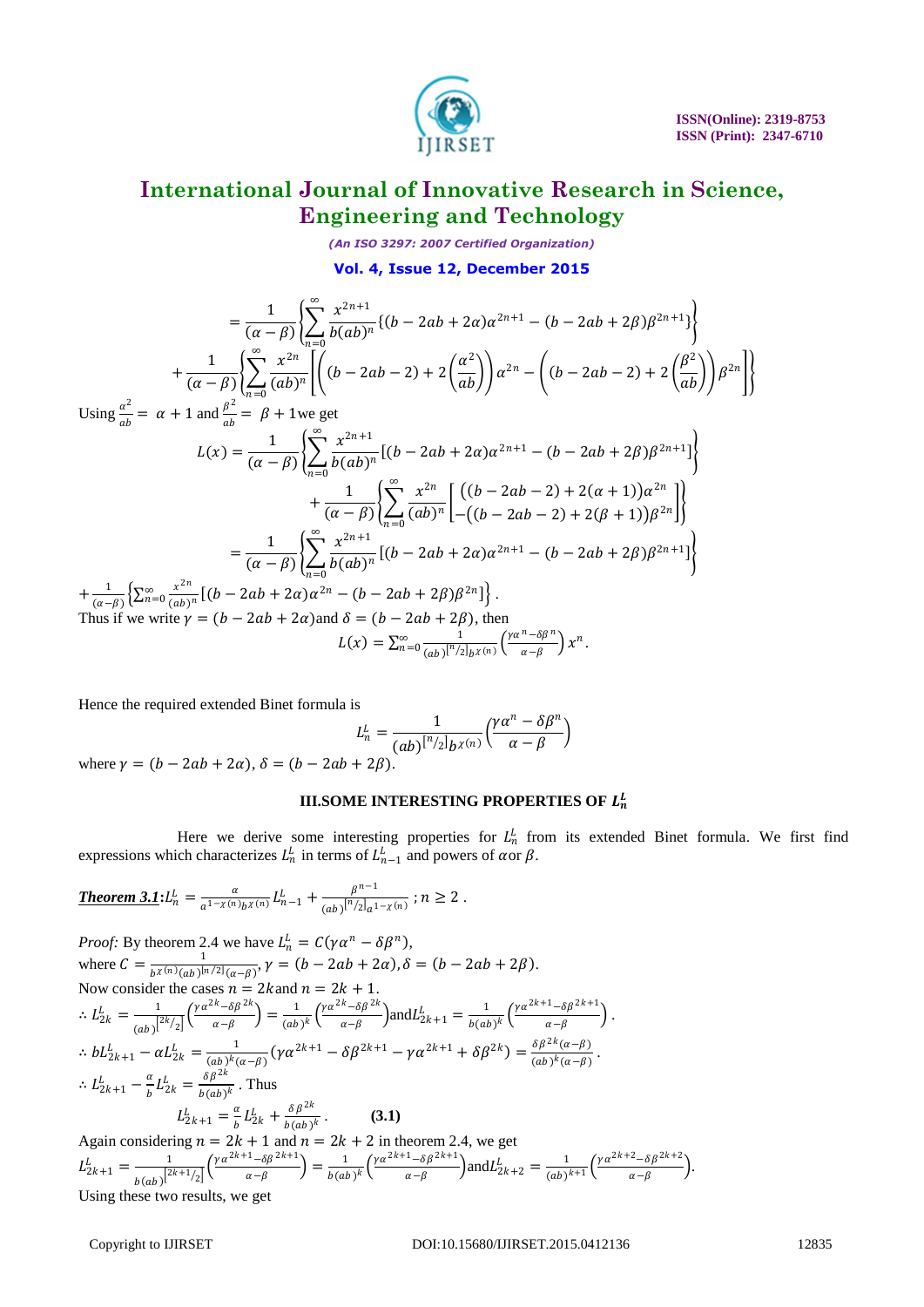

*(An ISO 3297: 2007 Certified Organization)*

#### **Vol. 4, Issue 12, December 2015**

 $abL_{2k+2}^L - baL_{2k+1}^L = \frac{1}{(ab)^{k+1}}$  $\frac{1}{(ab)^{k+1}(\alpha-\beta)}(ab\gamma\alpha^{2k+2}-\delta ab\beta^{2k+2}-\gamma ab\alpha^{2k+2}+\delta ab\alpha\beta^{2k+1})=\frac{\delta\beta^{2k+1}(\alpha-\beta)}{(ab)^k(\alpha-\beta)}$  $\frac{(a-p)}{(ab)^k(a-\beta)}$ .  $\therefore L_{2k+2}^L - \frac{\alpha}{a}$  $\frac{\alpha}{a}L_{2k+1}^{L} = \frac{\delta \beta^{2k+1}}{(ab)^{k+1}}$  $\frac{\partial p}{(ab)^{k+1}}$ . This gives  $L^L_{2k+2} = \frac{\alpha}{a}$  $\frac{a}{a}L_{2k+1}^{L}+\frac{\delta\beta^{2k+1}}{(ab)^{k+1}}$  $\frac{\partial p}{(ab)^{k+1}}$ . (3.2) Finally, combining (3.1) and (3.2), we get  $L_n^L = \frac{a}{a^{1-\chi(n)}}$  $\frac{\alpha}{a^{1-\chi(n)}b^{\chi(n)}} L_{n-1}^{L} + \frac{\delta\beta^{n-1}}{(ab)^{[n/2]}b^{\chi(n)}}$  $\frac{op}{(ab)^{[n/2]}b^{\chi(n)}}$ . **Theorem 3.2 :**  $L_n^L = \frac{\beta}{a^{1-\chi(n)}}$  $\frac{\beta}{a^{1-\chi(n)}b^{\chi(n)}} L_{n-1}^L + \frac{a^{n-1}}{(ab)^{[n/2]}k}$  $\frac{a}{(ab)^{n/2}}$ <sub>b</sub> $\chi(n)$ ;  $n \geq 2$ . *Proof:* From theorem 2.4 we have,  $L_n^L = C(\gamma \alpha^n - \delta \beta^n)$ , where  $C = \frac{1}{h\gamma(n)(\alpha h)^{1/2}}$  $\frac{1}{b^{\chi(n)}(ab)^{\lfloor n/2 \rfloor}(\alpha-\beta)},$  $\gamma = (b - 2ab + 2\alpha), \delta = (b - 2ab + 2\beta).$ Now consider the cases when  $n = 2k$  or  $n = 2k + 1$ .  $\therefore L_{2k}^L = \frac{1}{\sqrt{2k}}$  $\frac{1}{(ab)^{2k/2}} \left(\frac{\gamma \alpha^{2k} - \delta \beta^{2k}}{\alpha - \beta}\right)$  $\frac{1}{\alpha - \beta}^{\alpha - \delta \beta^{2k}}$  =  $\frac{1}{(ab)}$  $\frac{1}{(ab)^k} \left( \frac{\gamma \alpha^{2k} - \delta \beta^{2k}}{\alpha - \beta} \right)$  $\left( \frac{k}{\alpha - \beta} \right)$  and  $L_{2k+1}^L = \frac{1}{(ab)}$  $\frac{1}{(ab)^k}\left(\frac{\gamma\alpha^{2k+1}-\delta\beta^{2k+1}}{\alpha-\beta}\right)$  $\frac{-\sigma p}{\alpha-\beta}$ ). Using these two results we get  $bL_{2k+1}^L - \beta L_{2k}^L = \frac{1}{(ab)^k}$  $\frac{1}{(ab)^k(a-\beta)}(\gamma\alpha^{2k+1}-\delta\beta^{2k+1}-\gamma\alpha^{2k}\beta+\delta\beta^{2k+1})=\frac{\gamma\alpha^{2k}(\alpha-\beta)}{(ab)^k(\alpha-\beta)}$  $\frac{\gamma a (a-p)}{(ab)^k (a-\beta)}.$  $\therefore L_{2k+1}^L - \frac{\beta}{h}$  $\frac{\beta}{b} L_{2k}^L = \frac{\gamma \alpha^{2k}}{b(ab)}$  $\frac{r^{\alpha}}{b(ab)^k}$ . Thus  $L_{2k+1}^{L} = \frac{\beta}{h}$  $\frac{\beta}{b}L_{2k}^L+\frac{\gamma\alpha^{2k}}{b(ab)}$  $\frac{V^u}{b(ab)^k}$  (3.3) Again considering  $n = 2k + 1$  and  $n = 2k + 2$  in theorem 2.4, we get  $L_{2k+1}^L = \frac{1}{\sqrt{2k+1}}$  $\frac{1}{b(ab)}\left[\frac{2k+1}{2}\right]\left(\frac{\gamma\alpha^{2k+1}-\delta\beta^{2k+1}}{\alpha-\beta}\right]$  $\frac{1-\delta\beta^{2k+1}}{\alpha-\beta}\bigg)=\frac{1}{b(ak)}$  $\frac{1}{b(ab)^k} \left( \frac{\gamma \alpha^{2k+1} - \delta \beta^{2k+1}}{\alpha - \beta} \right)$  $\left(\frac{1-\delta\beta^{2k+1}}{\alpha-\beta}\right)$  and  $L_{2k+2}^L = \frac{1}{(ab)}$  $\frac{1}{(ab)^{k+1}}\bigg(\frac{\gamma\alpha^{2k+2}-\delta\beta^{2k+2}}{\alpha-\beta}\bigg)$  $\frac{-\sigma \rho}{\alpha - \beta}$ ).  $\therefore$  ab $L_{2k+2}^L - b\beta L_{2k+1}^L$  $=\frac{1}{(k+1)(k+1)}$  $\frac{1}{(ab)^{k+1}(\alpha-\beta)}(ab\gamma\alpha^{2k+2}-\delta ab\beta^{2k+2}-\gamma ab\alpha^{2k+1}\beta+\delta ab\alpha\beta^{2k+2})=\frac{\gamma\alpha^{2k+1}(\alpha-\beta)}{(ab)^k(\alpha-\beta)}$  $\frac{(a-\beta)}{(ab)^k(\alpha-\beta)}$ .  $\therefore L_{2k+2}^L - \frac{\beta}{a}$  $\frac{\beta}{a}L_{2k+1}^{L} = \frac{\gamma \alpha^{2k+1}}{(ab)^k}$  $\frac{a}{(ab)^k}$ . Hence  $L_{2k+2}^L = \frac{\beta}{a}$  $\frac{\beta}{a}L_{2k+1}^L + \frac{\gamma\alpha^{2k+1}}{(ab)^{k+1}}$  $\frac{r^{\alpha}}{(ab)^{k+1}}(3.4)$ Combining (3.3) and (3.4) we get  $L_n^L = \frac{\beta}{a^{1-\chi(n)}}$  $\frac{\beta}{a^{1-\chi(n)}b^{\chi(n)}} L_{n-1}^{L} + \frac{\gamma a^{n-1}}{(ab)^{[n/2]}b^{\chi(n)}}$  $\frac{\gamma a}{(ab)^{[n/2]}b^{\chi(n)}}$ .

 $Corollary 3.3: 2L_n^L = \frac{\alpha + \beta}{\alpha^1 - \chi(n)h}$  $\frac{\alpha+\beta}{\alpha^{1-\chi(n)}b^{\chi(n)}}L_{n-1}^{L}+\frac{\gamma\alpha^{n-1}+\delta\beta^{n-1}}{(\alpha b)^{[n/2]}b^{\chi(n)}}$  $\frac{\int u^{n+0} P(x)}{(ab)^{n+2}}$ .

*Proof*: Adding the results of theorems 3.1and 3.2, we get

$$
2L_n^L = \frac{\alpha + \beta}{a^{1-\chi(n)}b^{\chi(n)}} L_{n-1}^L + \frac{\gamma \alpha^{n-1} + \delta \beta^{n-1}}{(ab)^{n/2}b^{\chi(n)}},
$$
 as required.

#### **IV.CONCLUSION**

In this paper we derived extended Binet's formula for  $\left\{L_n^{L(a, b)}\right\}_{n=1}^{\infty}$  $\sum_{n=0}^{\infty}$  in theorem 2.4 and derive some interesting properties of this Generalized Lucas sequence in section 3.

#### **REFERENCES**

- [1] CennetBolat, AhmetIpek, HasanKose : On the sequence related to Lucas numbers and its properties, MathematicaAeterna,Vol. 2, No. 1,  $63 - 75,2013$ .
- [2] Civcic H. and Turkmen R. :Notes on the (s,t)-lucas and Lucas Matrix sequence, ArsCombinatoria, 89 , 271–285, (2008).

<sup>[3]</sup> Falcon S., Plaza, A :On the Fibonacci K-numbers, Chaos, Solitons& Fractals, 32 (5) , 1615–24,(2007).